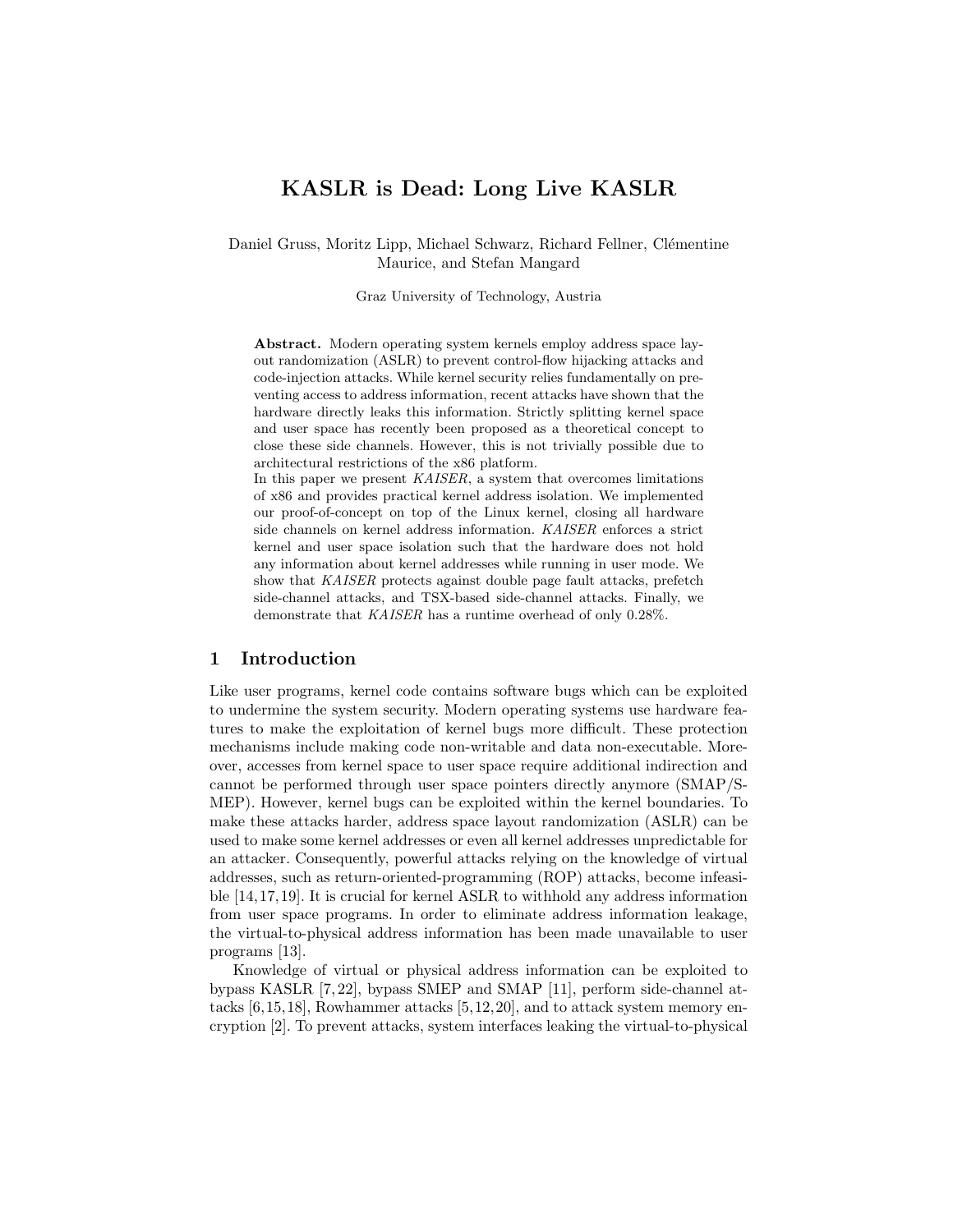mapping have recently been fixed [13]. However, hardware side channels might not easily be fixed without changing the hardware. Specifically side-channel attacks targeting the page translation caches provide information about virtual and physical addresses to the user space. Hund et al. [7] described an attack exploiting double page faults, Gruss et al. [6] described an attack exploiting software prefetch instructions,<sup>1</sup> and Jang et al. [10] described an attack exploiting Intel TSX (hardware transactional memory). These attacks show that current KASLR implementations have fatal flaws, subsequently KASLR has been proclaimed dead by many researchers [3, 6, 10].

Gruss et al. [6] and Jang et al. [10] proposed to unmap the kernel address space in the user space and vice versa. However, this is non-trivial on modern x86 hardware. First, modifying page table structures on context switches is not possible due to the highly parallelized nature of today's multi-core systems, e.g., simply unmapping the kernel would inhibit parallel execution of multiple system calls. Second, x86 requires several locations to be valid for both user space and kernel space during context switches, which are hard to identify in large operating systems. Third, switching or modifying address spaces incurs translation lookaside buffer (TLB) flushes [8]. Jang et al. [10] suspected that switching address spaces may have a severe performance impact, making it impractical.

In this paper, we present KAISER, a highly-efficient practical system for kernel address isolation, implemented on top of a regular Ubuntu Linux. KAISER uses a shadow address space paging structure to separate kernel space and user space. The lower half of the shadow address space is synchronized between both paging structures. Thus, multiple threads work in parallel on the two address spaces if they are in user space or kernel space respectively. KAISER eliminates the usage of global bits in order to avoid explicit TLB flushes upon context switches. Furthermore, it exploits optimizations in current hardware that allow switching address spaces without performing a full TLB flush. Hence, the performance impact of KAISER is only 0.28%.

KAISER reduces the number of overlapping pages between user and kernel address space to the absolute minimum required to run on modern x86 systems. We evaluate all microarchitectural side-channel attacks on kernel address information that are applicable to recent Intel architectures. We show that KAISER successfully eliminates the leakage in all cases.

Contributions. The contributions of this work are:

1. KAISER is the first practical system for kernel address isolation. It introduces shadow address spaces to utilize modern CPU features efficiently avoiding frequent TLB flushes. We show how all challenges to make kernel address isolation practical can be overcome.

<sup>&</sup>lt;sup>1</sup> The list of authors for "Prefetch Side-Channel Attacks" by Gruss et al. [6] and this paper overlaps.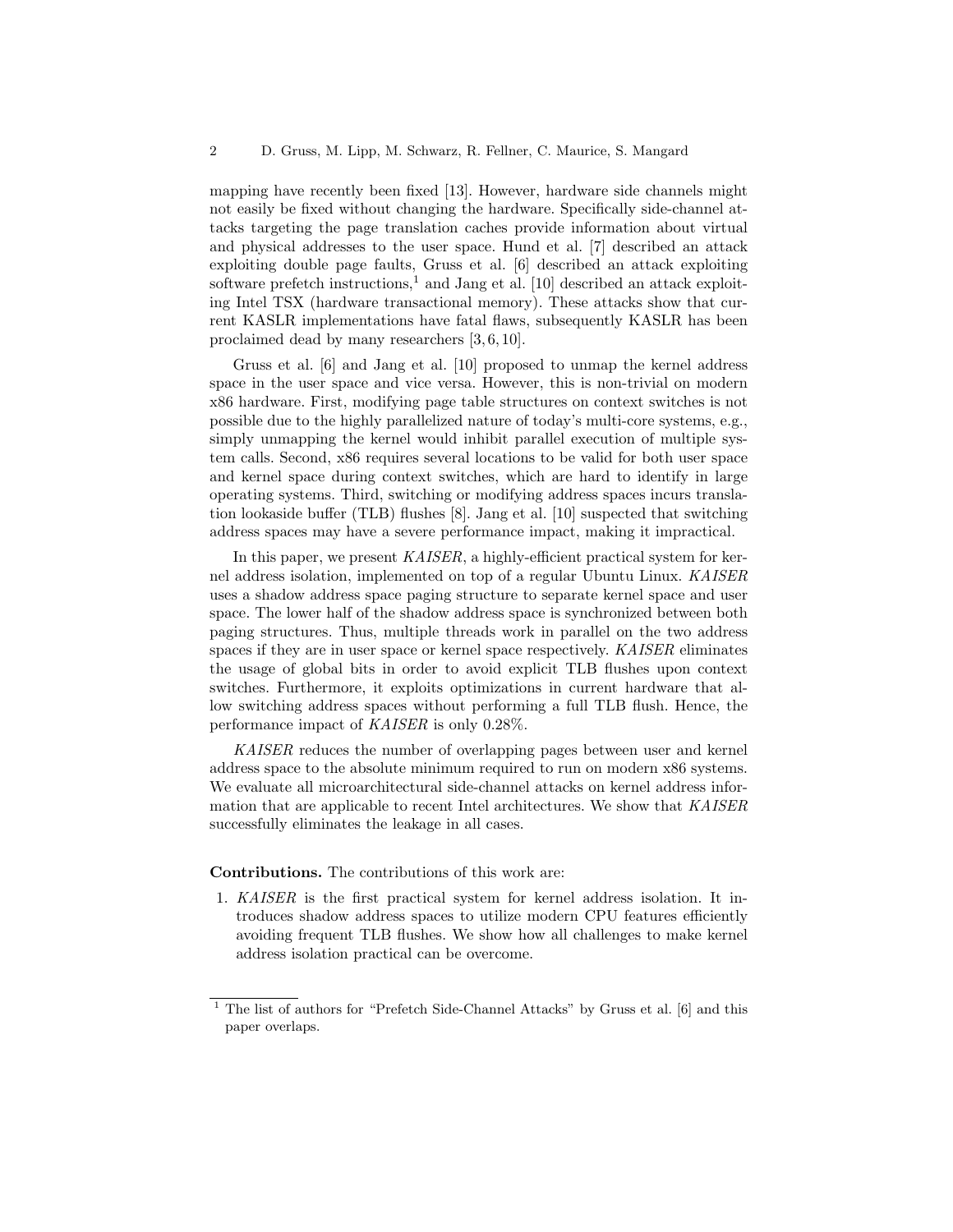- 2. Our open-source proof-of-concept implementation in the Linux kernel shows that KAISER can easily be deployed on commodity systems, i.e., a fullfledged Ubuntu Linux system.<sup>2</sup>
- 3. After KASLR has already been considered dead by many researchers, KAISER fully restores the former efficacy of KASLR with a runtime overhead of only 0.28%.

Outline. The remainder of the paper is organized as follows. In Section 2, we provide background on kernel protection mechanisms and side-channel attacks. In Section 3, we describe the design and implementation of KAISER. In Section 4, we evaluate the efficacy of KAISER and its performance impact. In Section 5, we discuss future work. We conclude in Section 6.

# 2 Background

### 2.1 Virtual Address Space

Virtual addressing is the foundation of memory isolation between different processes as well as processes and the kernel. Virtual addresses are translated to physical addresses through a multi-level translation table stored in physical memory. A CPU register holds the physical address of the active top-level translation table. Upon a context switch, the register is updated to the physical address of the top-level translation table of the next process. Consequently, processes cannot access all physical memory but only the memory that is mapped to virtual addresses. Furthermore, the translation tables entries define properties of the corresponding virtual memory region, e.g., read-only, user-accessible, nonexecutable.

On modern Intel x86-64 processors, the top-level translation table is the page map level 4 (PML4). Its physical address is stored in the CR3 register of the CPU. The PML4 divides the 48-bit virtual address space into 512 PML4 entries, each covering a memory region of 512 GB. Each subsequent level sub-divides one block of the upper layer into 512 smaller regions until 4 kB pages are mapped using page tables (PTs) on the last level. The CPU has multiple levels of caches for address translation table entries, the so-called TLBs. They speed up address translation and privilege checks. The kernel address space is typically a defined region in the virtual address space, e.g., the upper half of the address space.

Similar translation tables exist on modern ARM (Cortex-A) processors too, with small differences in size and property bits. One significant difference to x86-64 is that ARM CPUs have two registers to store physical addresses of translation tables (TTBR0 and TTBR1). Typically, one is used to map the user address space (lower half) whereas the other is used to map the kernel address space (upper half). Gruss et al. [6] speculated that this might be one of the reasons why the attack does not work on ARM processors. As x86-64 has only

<sup>2</sup> We are preparing a submission of our patches into the Linux kernel upstream. The source code and the Debian package compatible with Ubuntu 16.10 can be found at https://github.com/IAIK/KAISER.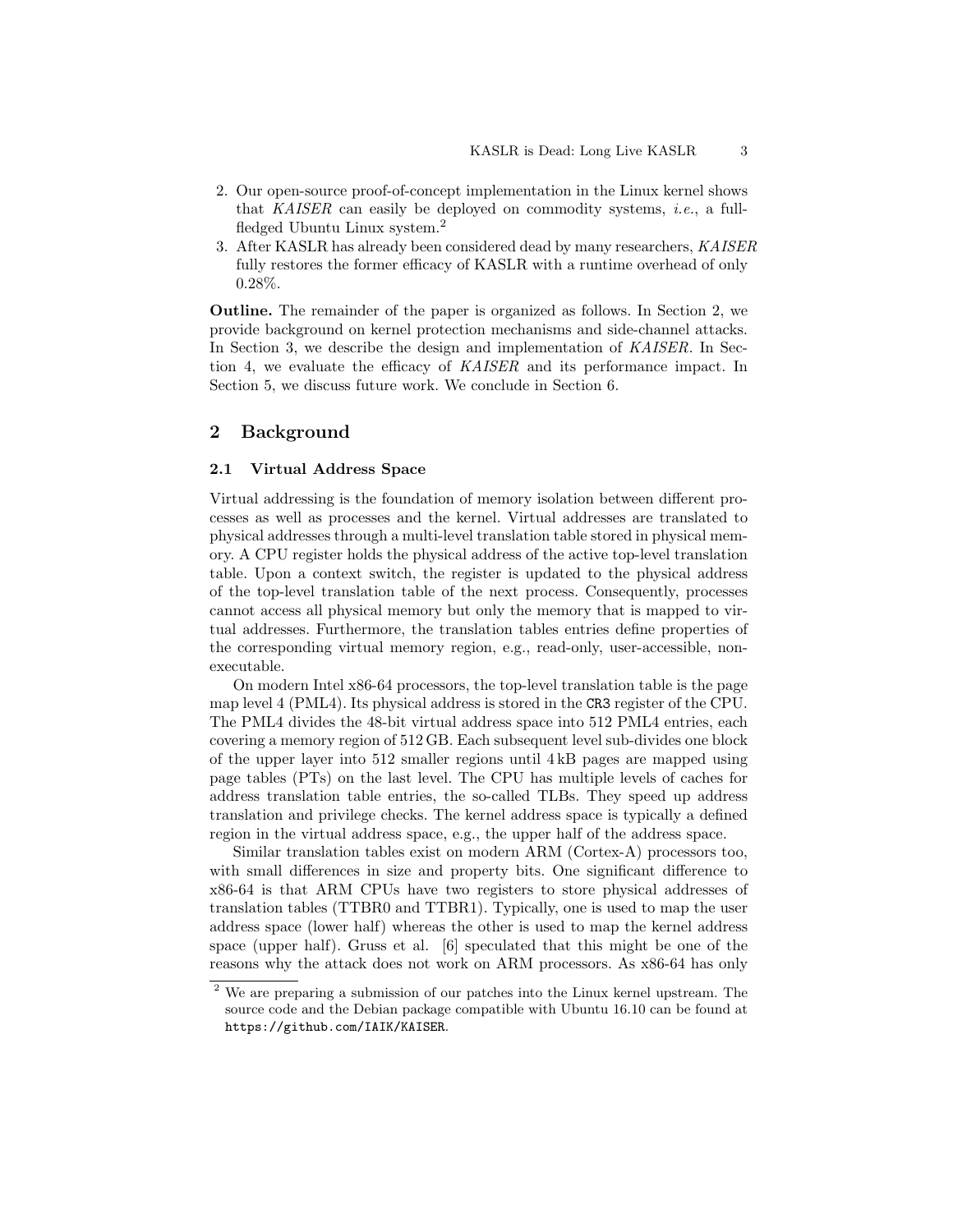

Fig. 1: Address translation caches are used to speed up address translation table lookups.

one translation-table register (CR3), it is used for both user and kernel address space. Consequently, to perform privilege checks upon a memory access, the actual page translation tables have to be checked.

Control-Flow Attacks. Modern Intel processors protect against code injection attacks through non-executable bits. Furthermore, code execution and data accesses on user space memory are prevented in kernel mode by the CPU features supervisor-mode access prevention (SMAP) and supervisor-mode execution prevention (SMEP). However, it is still possible to exploit bugs by redirecting the code execution to existing code. Solar Designer [23] showed that a nonexecutable stack in user programs can be circumvented by jumping to existing functions within libc. Kemerlis et al. [11] presented the retar attack which redirects a hijacked control flow in the kernel to arbitrary locations using the kernel physical direct mapping. Return-oriented programming (ROP) [21] is a generalization of such attacks. In ROP attacks, multiple code fragments—socalled gadgets—are chained together to build an exploit. Gadgets are not entire functions, but typically consist of one or more useful instructions followed by a return instruction.

To mitigate control-flow-hijacking attacks, modern operating systems randomize the virtual address space. Address space layout randomization (ASLR) ensures that every process has a new randomized virtual address space, preventing an attacker from knowing or guessing addresses. Similarly, the kernel has a randomized virtual address space every time it is booted. As Kernel ASLR makes addresses unpredictable, it protects against ROP attacks.

# 2.2 CPU Caches

Caches are small memory buffers inside the CPU, storing frequently used data. Modern Intel CPUs have multiple levels of set-associative caches. The last-level cache (LLC) is shared among all cores. Executing code or accessing data on one core has immediate consequences for all other cores.

Address translation tables are stored in physical memory. They are cached in regular data caches [8] but also in special caches such as the translation lookaside buffers. Figure 1 illustrates how the address translation caches are used for address resolution.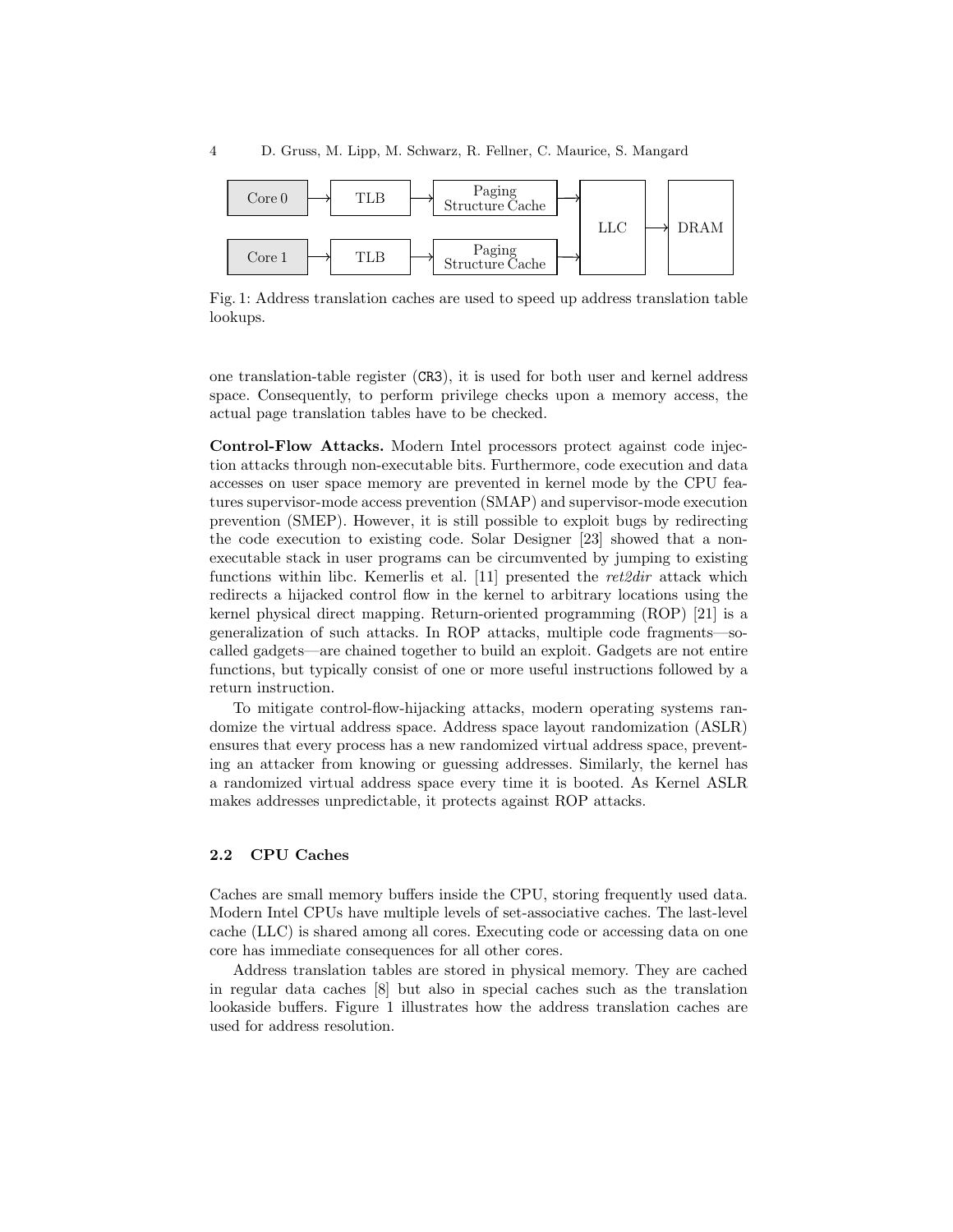#### 2.3 Microarchitectural Attacks on Kernel Address Information

Until recently, Linux provided information on virtual and physical addresses to any unprivileged user program through operating system interfaces. As this information facilitates mounting microarchitectural attacks, the interfaces are now restricted [13]. However, due to the way the processor works, side channels through address translation caches  $[4, 6, 7, 10]$  and the branch-target buffer  $[3]$ leak parts of this information.

Address Translation Caches. Hund et al. [7] described a double page fault attack, where an unprivileged attacker tries to access an inaccessible kernel memory location, triggering a page fault. After the page fault interrupt is handled by the operating system, the control is handed back to an error handler in the user program. The attacker measures the execution time of the page fault interrupt. If the memory location is valid, regardless of whether it is accessible or not, address translation table entries are copied into the corresponding address translation caches. The attacker then tries to access the same inaccessible memory location again. If the memory location is valid, the address translation is already cached and the page fault interrupt will take less time. Thus, the attacker learns whether a memory location is valid or not, even if it is not accessible from the user space.

Jang et al. [10] exploited the same effect in combination with Intel TSX. Intel TSX is an extension to the x86 instruction set providing a hardware transactional memory implementation via so-called TSX transactions. If a page fault occurs within a TSX transaction, the transaction is aborted without any operating system interaction. Thus, the entire page fault handling of the operation system is skipped, and the timing differences are significantly less noisy. In this attack, the attacker again learns whether a memory location is valid, even if it is not accessible from the user space.

Gruss et al. [6] exploited software prefetch instructions to trigger address translation. The execution time of the prefetch instruction depends on which address translation caches hold the right translation entries. Thus, in addition to learning whether an inaccessible address is valid or not, an attacker learns its corresponding page size as well. Furthermore, software prefetches can succeed even on inaccessible memory. Linux has a kernel physical direct map, providing direct access to all physical memory. If the attacker prefetches an inaccessible address in this kernel physical direct map corresponding to a user-accessible address, it will also be cached when accessed through the user address. Thus, the attacker can retrieve the exact physical address for any virtual address.

All three attacks have in common that they exploit that the kernel address space is mapped in user space as well, and that accesses are only prevented through the permission bits in the address translation tables. Thus, they use the same entries in the paging structure caches. On ARM architectures, the user and kernel addresses are already distinguished based on registers, and thus no cache access and no timing difference occurs. Gruss et al. [6] and Jang et al. [10] proposed to unmap the entire kernel space to emulate the same behavior as on the ARM architecture.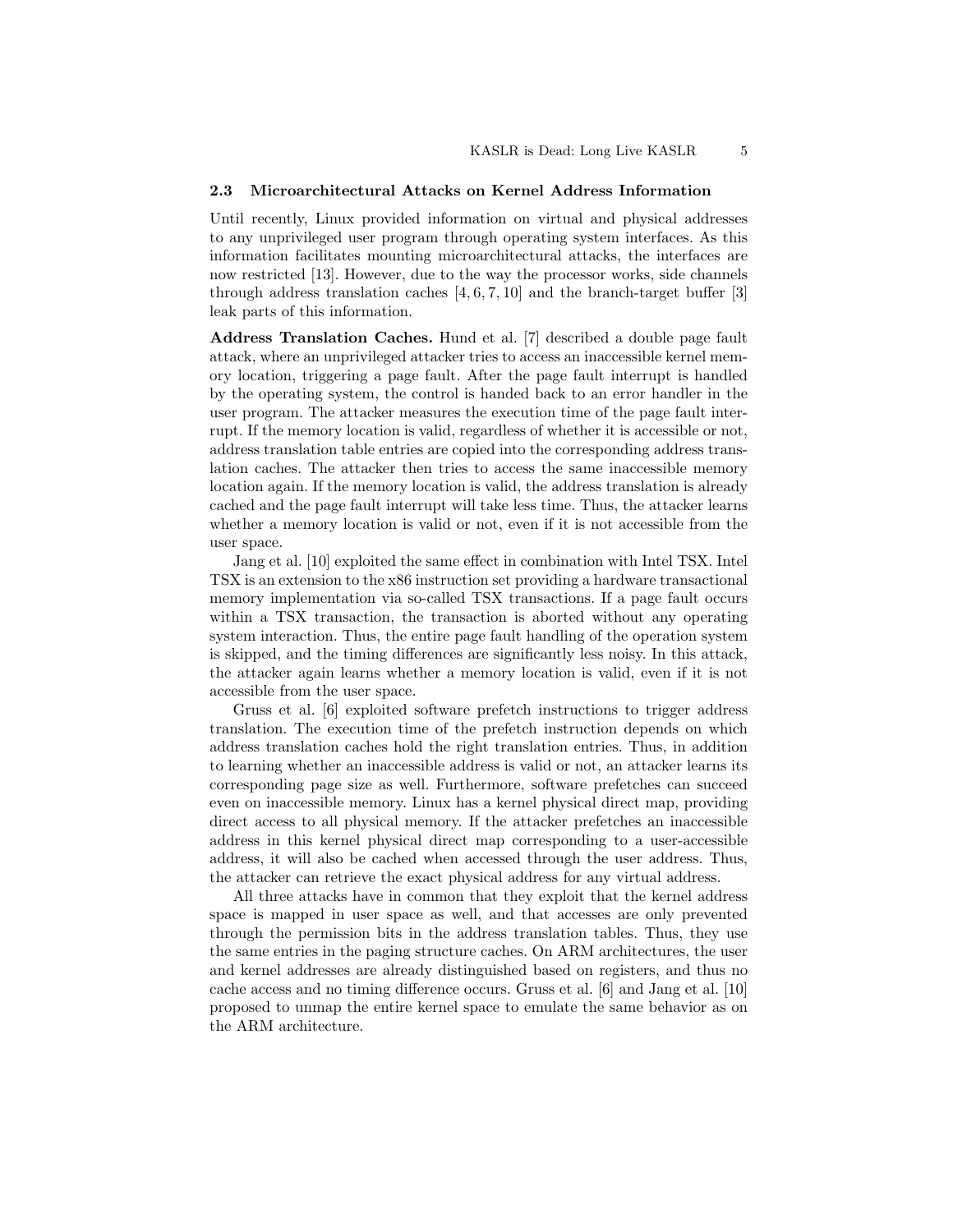Branch-Target Buffer. Evtyushkin et al. [3] presented an attack on the branchtarget buffer (BTB) to recover the lowest 30 bits of a randomized kernel address. The BTB is indexed based on the lowest 30 bits of the virtual address. Similar as in a regular cache attack, the adversary occupies parts of the BTB by executing a sequence of branch instructions. If the kernel uses virtual addresses with the same value for the lowest 30 bits as the attacker, the sequence of branch instructions requires more time. Through targeted execution of system calls, the adversary can obtain information about virtual addresses of code that is executed during a system call. Consequently, the BTB attack defeats KASLR.

We consider the BTB attack out of scope for our countermeasure  $(KAISER)$ , which we present in the next section, for two reasons. First, Evtyushkin et al. [3] proposed to use virtual address bits  $> 30$  to randomize memory locations for KASLR as a zero-overhead countermeasure against their BTB attack. Indeed, an adaption of the corresponding range definitions in modern operating system kernels would effectively mitigate the attack. Second, the BTB attack relies on a profound knowledge of the behavior of the BTB. The BTB attack currently does not work on recent architectures like Intel Skylake, as the BTB has not been reverse-engineered yet. Consequently, we also were not able to reproduce the attack in our test environment (Intel Skylake i7-6700K).

### 3 Design and Implementation of KAISER

In this section, we describe the design and implementation of KAISER<sup>3</sup>. We discuss the challenges of implementing kernel address isolation. We show how shadow address space paging structures can be used to separate kernel space and user space. We describe how modern CPU features and optimizations can be used to reduce the amount of regular TLB flushes to a minimum. Finally, to show the feasibility of the approach, we implemented KAISER on top of the latest Ubuntu Linux kernel.

#### 3.1 Challenges of Kernel Address Isolation

As recommended by Intel [8], today's operating systems map the kernel into the address space of every user process. Kernel pages are protected from unwanted access by user space applications using different access permissions, set in the page table entries (PTE). Thus, the address space is shared between the kernel and the user and only the privilege level is escalated to execute system calls and interrupt routines.

The idea of Stronger Kernel Isolation proposed by Gruss et al. [6] (cf. Figure 2) is to unmap kernel pages while the user process is in user space and switch to a separated kernel address space when entering the kernel. Consequently, user pages are not mapped in kernel space and only a minimal numbers of pages is mapped both in user space and kernel space. While this would prevent

<sup>&</sup>lt;sup>3</sup> Kernel Address Isolation to have Side channels Efficiently Removed.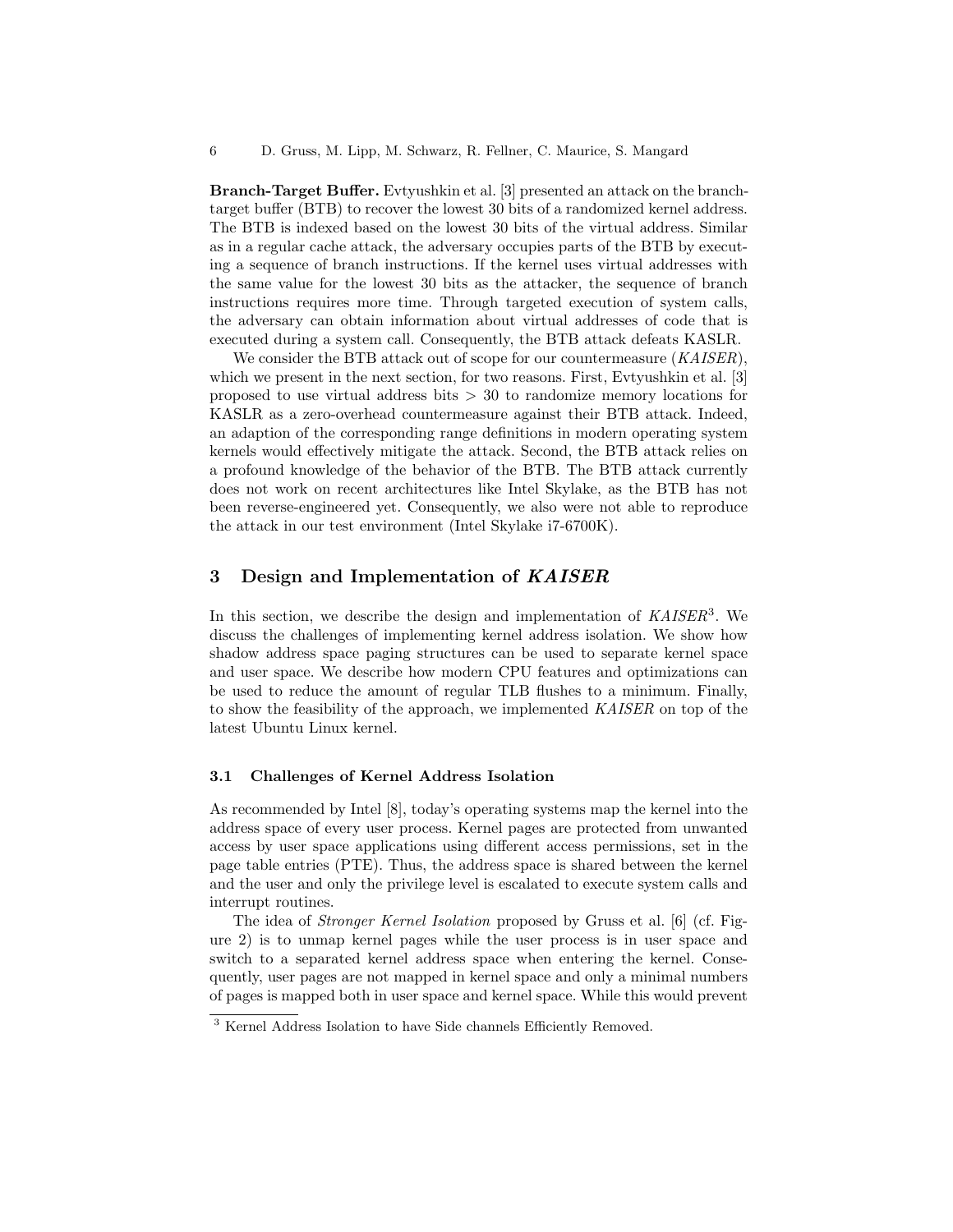

Fig. 2: (a) The kernel is mapped into the address space of every user process. (b) Theoretical concept of stronger kernel isolation. It splits the address spaces and only interrupt handling code is mapped in both address spaces. (c) For compatibility with x86 Linux, KAISER relies on SMAP to prevent invalid user memory references and SMEP to prevent execution of user code in kernel mode.

all microarchitectural attacks on kernel address space information on recent systems [6, 7, 10], it is not possible to implement Stronger Kernel Isolation without rewriting large parts of today's kernels. There is no previous work investigating the requirements real hardware poses to implement kernel address isolation in practice. We identified the following three challenges that make kernel address isolation non-trivial to implement.

Challenge 1. Threads cannot use the same page table structures in user space and kernel space without a huge synchronization overhead. The reason for this is the highly parallelized nature of today's systems. If a thread modifies page table structures upon a context switch, it influences all concurrent threads of the same process. Furthermore, the mapping changes for all threads, even if they are currently in the user space.

Challenge 2. Current x86 processors require several locations to be valid for both user space and kernel space during context switches. These locations are hard to identify in large operating system kernels due to implicit assumptions about the omnipresence of the entire kernel address space. Furthermore, segmented memory accesses like core-local storage are required during context switches. Thus, it must be possible to locate and restore the segmented areas without re-mapping the unmapped parts of the kernel space. Especially, unmapping the user space in the Linux kernel space, as proposed by Gruss et al. [6], would require rewriting large parts of the Linux kernel.

Challenge 3. Switching the address space incurs an implicit full TLB flush and modifying the address space causes a partial TLB flush [8]. As current operating systems are highly optimized to reduce the amount of implicit TLB flushes,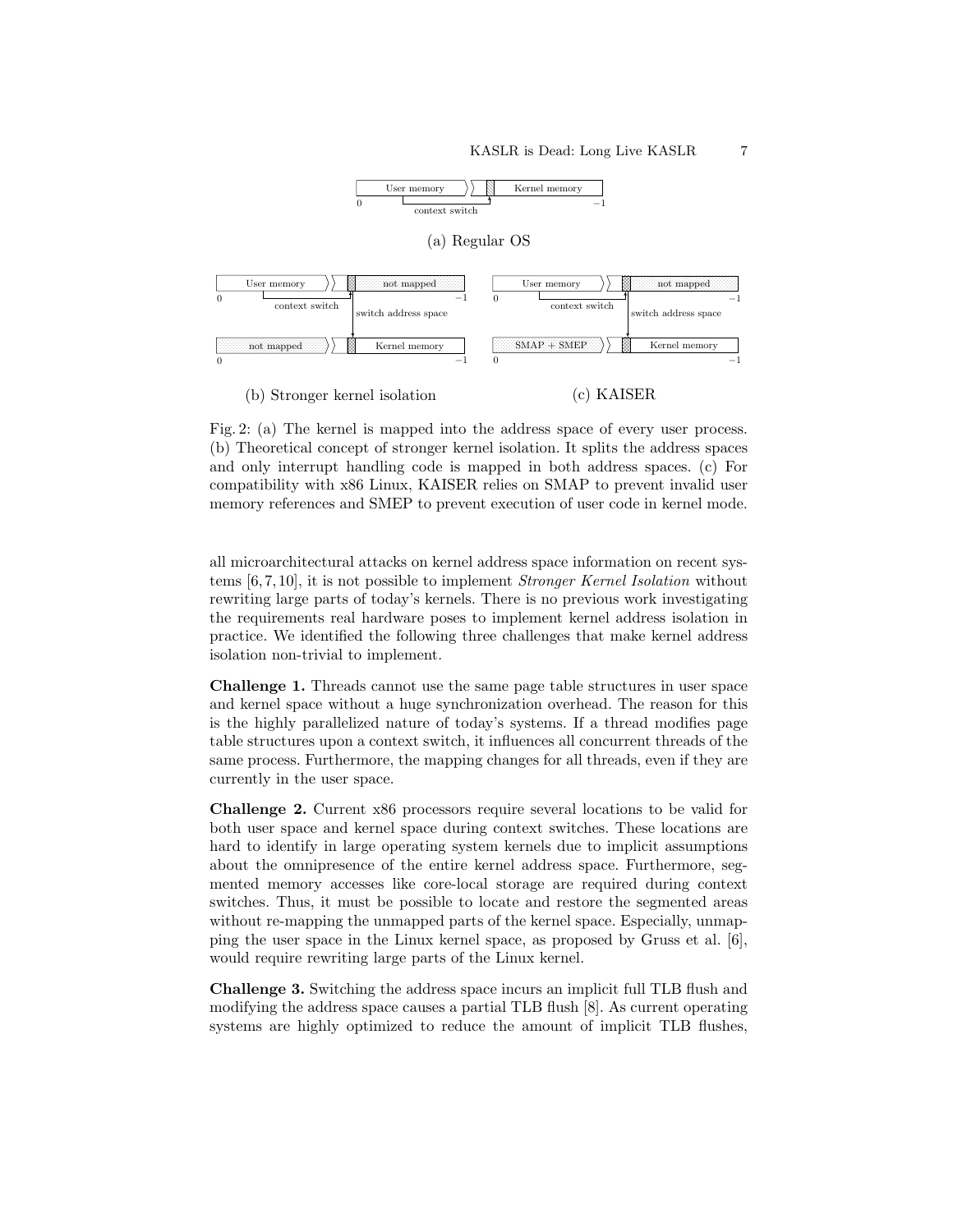a countermeasure would need to explicitly flush the TLB upon every context switch. Jang et al. [10] suspected that this may have a severe performance impact.

#### 3.2 Practical Kernel Address Isolation

In this section we show how KAISER overcomes these challenges and thus fully revives KASLR.

Shadow Address Spaces. To solve challenge 1, we introduce the idea of shadow address spaces to provide kernel address isolation. Figure 3 illustrates the principle of the shadow address space technique. Every process has two address spaces. One address space which has the user space mapped but not the kernel  $(i.e.,$  the shadow address space), and a second address space which has the kernel mapped but the user space protected with SMAP and SMEP.

The switch between the user address space and the kernel address space now requires updating the CR3 register with the value of the corresponding PML4. Upon a context switch, the CR3 register initially remains at the old value, mapping the user address space. At this point KAISER can only perform a very limited amount of computations, operating on a minimal set of registers and accessing only parts of the kernel that are mapped both in kernel and user space. As interrupts can be triggered from both user and kernel space, interrupt sources can be both environments and it is not generally possible to determine the interrupt source within the limited amount of computations we can perform at this point. Consequently, switching the CR3 register must be a short static computation oblivious to the interrupt source.

With shadow address spaces we provide a solution to this problem. Shadow address spaces are required to have a globally fixed power-of-two offset between the kernel PML4 and the shadow PML4. This allows switching to the kernel PML4 or the shadow PML4 respectively, regardless of the interrupt source. For instance, setting the corresponding address bit to zero switches to the kernel PML4 and setting it to one switches to the shadow PML4. The easiest offset to implement is to use bit 12 of the physical address. That is, the PML4 for the kernel space and shadow PML4 are allocated as an 8 kB-aligned physical memory block. The shadow PML4 is always located at the offset +4 kB. With this trick, we do not need to perform any memory lookups and only need a single scratch register to switch address spaces.

The memory overhead introduced through shadow address spaces is very small. We have an overhead of  $8kB$  of physical memory per user thread for kernel page directorys (PDs) and PTs and 12 kB of physical memory per user process for the shadow PML4. The 12 kB are due to a restriction in the Linux kernel that only allows to allocate blocks containing  $2^n$  pages. Additionally, KAISER has a system-wide total overhead of 1 MB to allocate 256 global kernel page directory pointer tables (PDPTs) that are mapped in the kernel region of the shadow address spaces.

Minimizing the Kernel Address Space Mapping. To solve challenge 2, we identified the memory regions that need to be mapped for both user space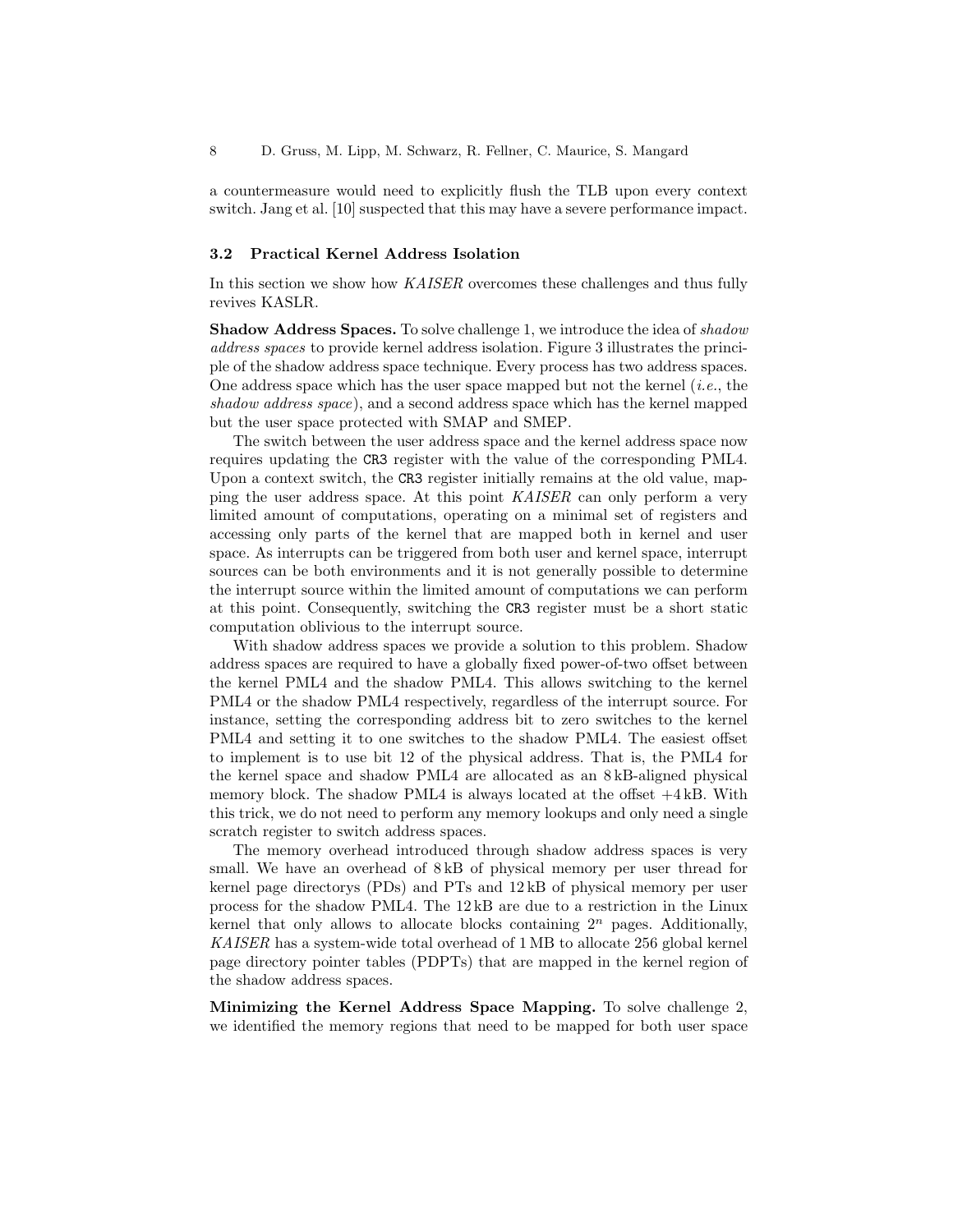

Fig. 3: Shadow address space: PML4 of user address space and kernel address space are placed next to each other in physical memory. This allows to switch between both mappings by applying a bit mask to the CR3 register.

and kernel space, i.e., the absolute minimum number of pages to be compatible with x86 and its features used in the Linux kernel. While previous work [6] suggested that only a negligible portion of the interrupt dispatcher code needs to be mapped in both address spaces, in practice more locations are required.

As x86 and Linux are built around using interrupts for context switches, it is necessary to map the interrupt descriptor table (IDT), as well as the interrupt entry and exit .text section. To enable multi-threaded applications to run on different cores, it is necessary to identify per-CPU memory regions and map them into the shadow address space. KAISER maps the entire per-CPU section including the interrupt request (IRQ) stack and vector, the global descriptor table (GDT), and the task state segment (TSS). Furthermore, while switching to privileged mode, the CPU implicitly pushes some registers onto the current kernel stack. This can be one of the per-CPU stacks that we already mapped or a thread stack. Consequently, thread stacks need to be mapped too.

We found that the idea to unmap the user space entirely in kernel space is not practical. The design of modern operating system kernels is based upon the capability of accessing user space addresses from kernel mode. Furthermore, SMEP protects against executing user space code in kernel mode. Any memory location that is user-accessible cannot be executed by the kernel. SMAP protects against invalid user memory references in kernel mode. Consequently, the effective user memory mapping is non-executable and not directly accessible in kernel mode.

Efficient and Secure TLB Management. The Linux kernel generally tries to minimize the number of implicit TLB flushes. For instance when switching between kernel and user mode, the CR3 register is not updated. Furthermore, the Linux kernel uses PTE global bits to preserve mappings that exist in every process to improve the performance of context switches. The global bit of a PTE marks pages to be excluded from implicit TLB flushes. Thus, they reduce the impact of implicit TLB flushes when modifying the CR3 register.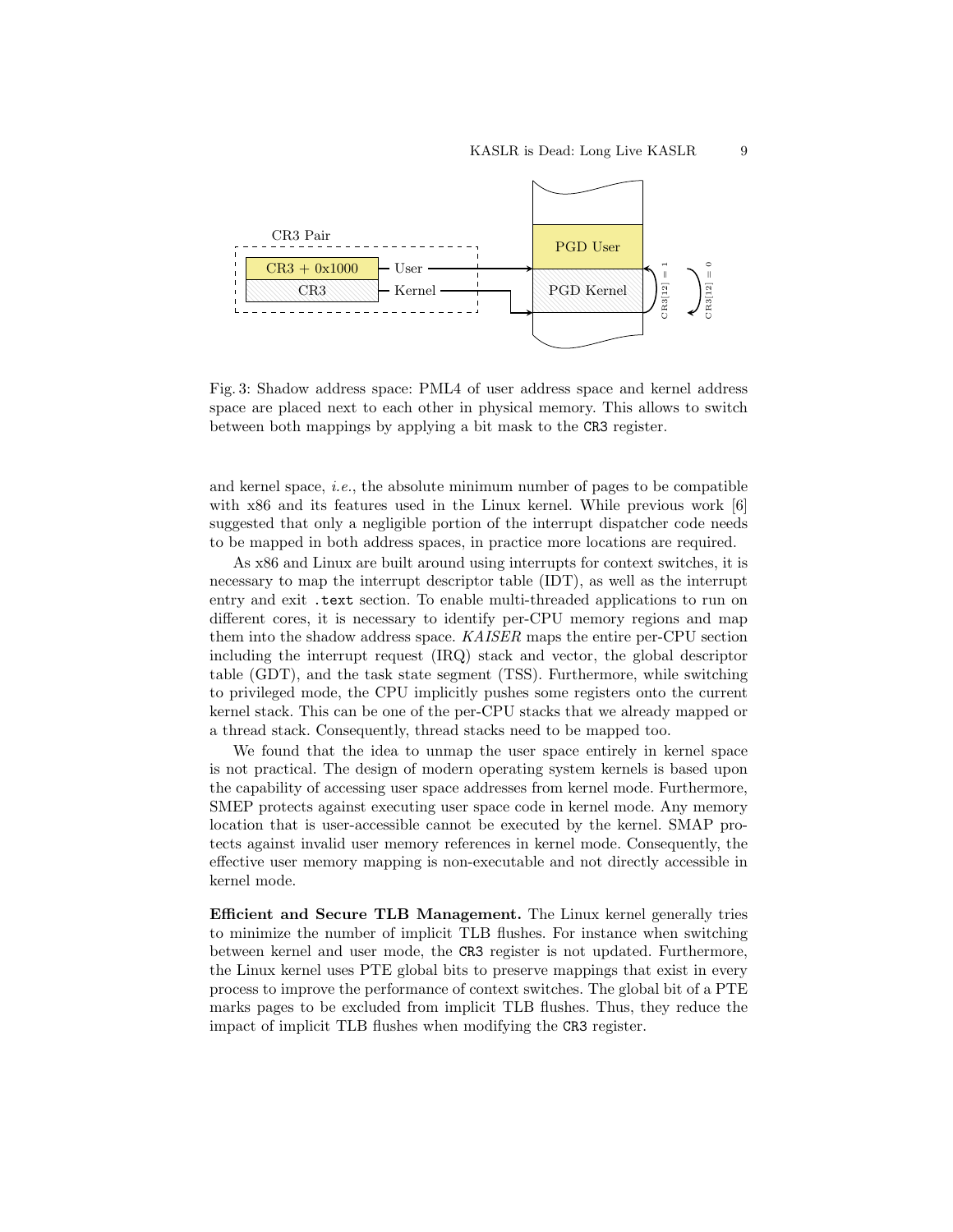#### 10 D. Gruss, M. Lipp, M. Schwarz, R. Fellner, C. Maurice, S. Mangard

To solve challenge 3, we investigate the effects of these global bits. We found that it is necessary to either perform an explicit full TLB flush, or disable the global bits to eliminate the leakage completely. Surprisingly, we found the performance impact of disabling global bits to be entirely negligible.

Disabling global bits alone does not eliminate any leakage, but it is a necessary building block. The main side-channel defense in KAISER is based on the separate shadow address spaces we described above. As the two address spaces have different CR3 register values, KAISER requires a CR3 update upon every context switch. The defined behavior of current Intel x86 processors is to perform implicit TLB flushes upon every CR3 update. Venkatasubramanian et al. [25] described that beyond this architecturally defined behavior, the CPU may implement further optimizations as long as the observed effect does not change. They discussed an optimized implementation which tags the TLB entries with the CR3 register to avoid frequent TLB flushes due to switches between processes or between user mode and kernel mode. As we show in the following section, our evaluation suggests that current Intel x86 processors have such optimizations already implemented. KAISER benefits from these optimizations implicitly and consequently, its TLB management is efficient.

# 4 Evaluation

We evaluate and discuss the efficacy and performance of KAISER on a desktop computer with an Intel Core i7-6700K Skylake CPU and 16GB RAM. To evaluate the effectiveness of KAISER, we perform all three microarchitectural attacks applicable to Skylake CPUs (cf. Section 2). We perform each attack with and without KAISER enabled and show that KAISER can mitigate all of them. For the performance evaluation, we compare various benchmark suites with and without KAISER and observe a negligible performance overhead of only 0.08  $\%$ to 0.68 %.

#### 4.1 Evaluation of Microarchitectural Attacks

Double Page Fault Attack. As described in Section 2, the double page fault attack by Hund et al. [7] exploits the fact that the page translation caches store information to valid kernel addresses, resulting in timing differences. As KAISER does not map the kernel address space, kernel addresses are never valid in user space and thus, are never cached in user mode. Figure 4 shows the average execution time of the second page fault. For the default kernel, the execution time of the second page fault is 12 282 cycles for a mapped address and 12 307 cycles for an unmapped address. When running the kernel with KAISER, the access time is 14 621 in both cases. Thus, the leakage is successfully eliminated.

Note that the observed overhead for the page fault execution does not reflect the actual performance penalty of KAISER. The page faults triggered for this attack are never valid and thus can never result in a valid page mapping. They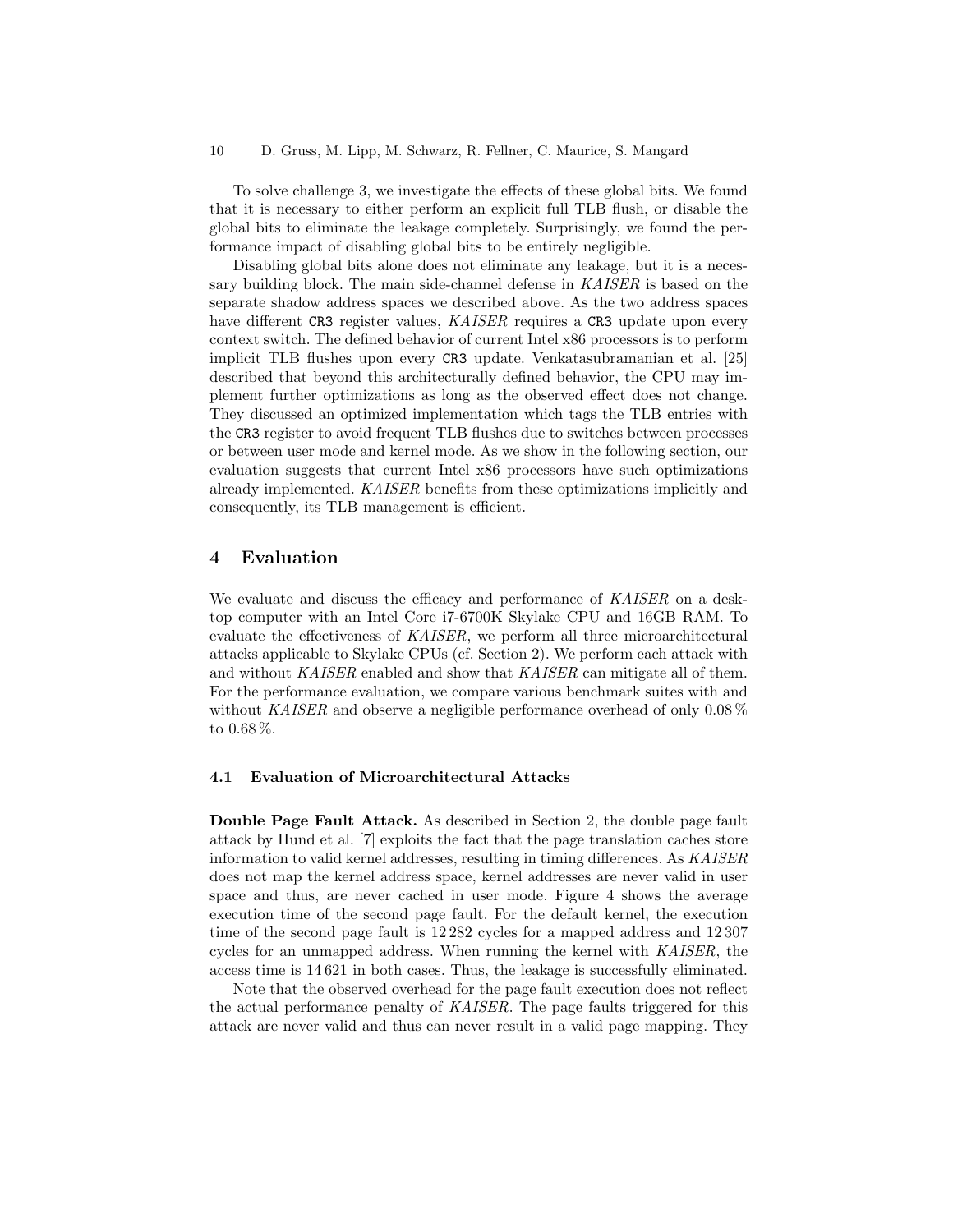

Fig. 4: Double page fault attack with and without KAISER: mapped and unmapped pages cannot be distinguished if KAISER is in place.

are commonly referred to as segmentation faults, typically terminating the user program.

Intel TSX-based Attack. The Intel TSX-based attack presented by Jang et al. [10] (cf. Section 2) exploits the same timing difference as the double page fault attack. However, with Intel TSX the page fault handler is not invoked, resulting in a significantly faster and more stable attack. As the basic underlying principle is equivalent to the double page fault attack, KAISER successfully prevents this attack as well. Figure 5 shows the execution time of a TSX transaction for unmapped pages, non-executable mapped pages, and executable mapped pages. With the default kernel, the transaction execution time is 299 cycles for unmapped pages, 270 cycles for non-executable mapped pages, and 226 cycles for executable mapped pages. With KAISER, we measure a constant timing of 300 cycles. As in the double page fault attack, KAISER successfully eliminates the timing side channel.

We also verified this result by running the attack demo by Jang et al. [9]. On the default kernel, the attack recovers page mappings with a  $100\%$  accuracy. With KAISER, the attack does not even detect a single mapped page and consequently no modules.

Prefetch Side-Channel Attack. As described in Section 2, prefetch sidechannel attacks exploit timing differences in software prefetch instructions to obtain address information. We evaluate the efficacy of KAISER against the two prefetch side-channel attacks presented by Gruss et al. [6].

Figure 6 shows the median execution time of the prefetch instruction in cycles compared to the actual address translation level. We observed an execution time of 241 cycles on our test system for page translations terminating at PDPT level and PD level respectively. We observed an execution time of 237 cycles when the page translation terminates at the PT level. Finally, we observed a distinct execution times of 212 when the page is present and cached, and 515 when the page is present but not cached. As in the previous attack, KAISER successfully eliminates any timing differences. The measured execution time is 241 cycles in all cases.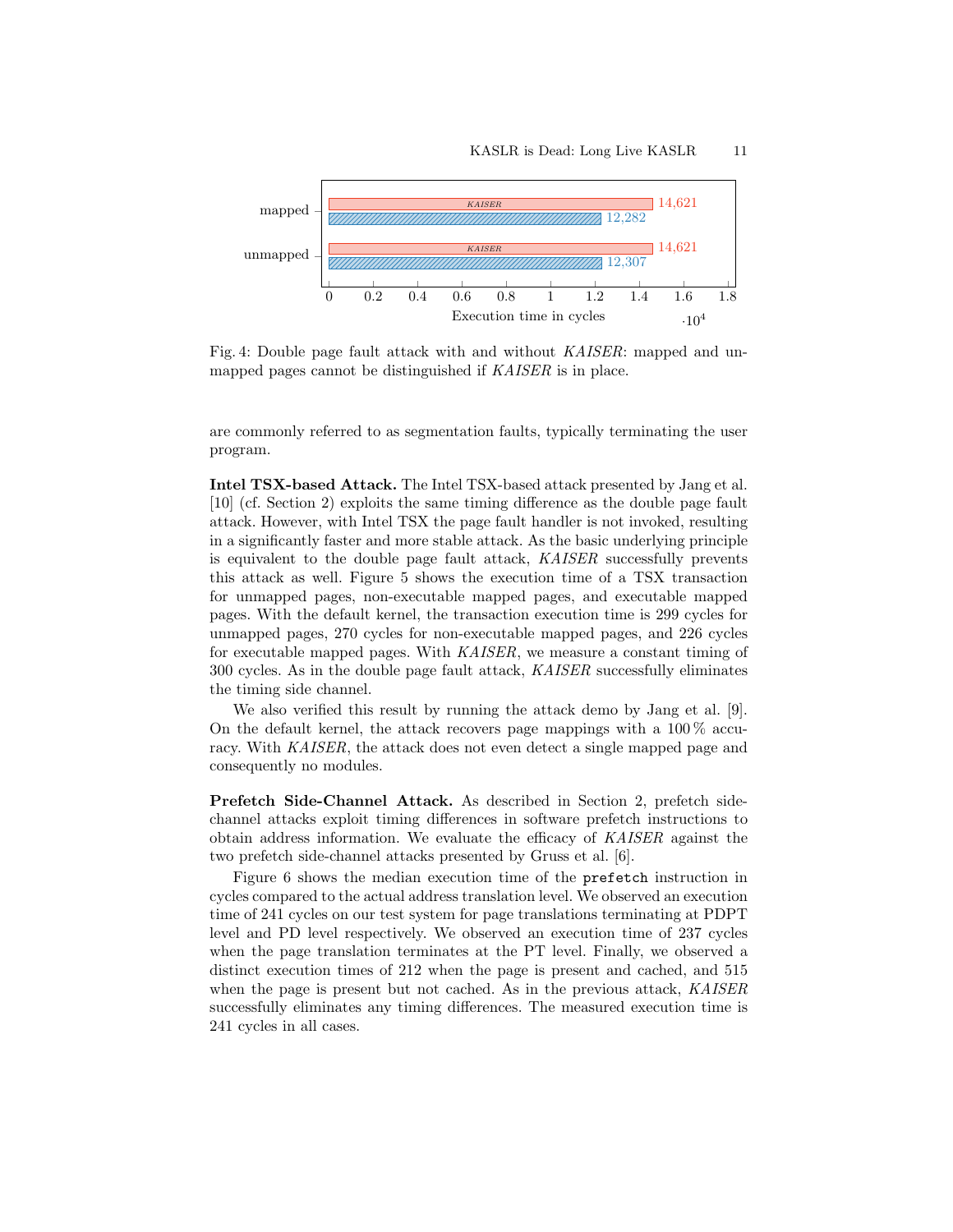

#### 12 D. Gruss, M. Lipp, M. Schwarz, R. Fellner, C. Maurice, S. Mangard

Fig. 5: Intel TSX-based attack: On the default kernel, the status of a page can be determined using the TSX-based timing side channel. KAISER completely eliminates the timing side channel, resulting in an identical execution time independent of the status.



Fig. 6: Median prefetch execution time in cycles depending on the level where the address translation terminates. With the default kernel, the execution time leaks information on the translation level. With KAISER, the execution time is identical and thus does not leak any information.

Figure 7 shows the address-translation attack. While the correct guess can clearly be detected without the countermeasure (dotted line), KAISER eliminates the timing difference. Thus, the attacker is not able to determine the correct virtual-to-physical translation anymore.

#### 4.2 Performance Evaluation

As described in Section 3.2, KAISER has a low memory overhead of 8 kB per user thread, 12 kB per user process, and a system-wide total overhead of 1 MB. A full-blown Ubuntu Linux already consumes several hundred megabytes of memory. Hence, in our evaluation the memory overhead introduced by KAISER was hardly observable.

In order to evaluate the runtime performance impact of KAISER, we execute different benchmarks with and without the countermeasure. We use the PARSEC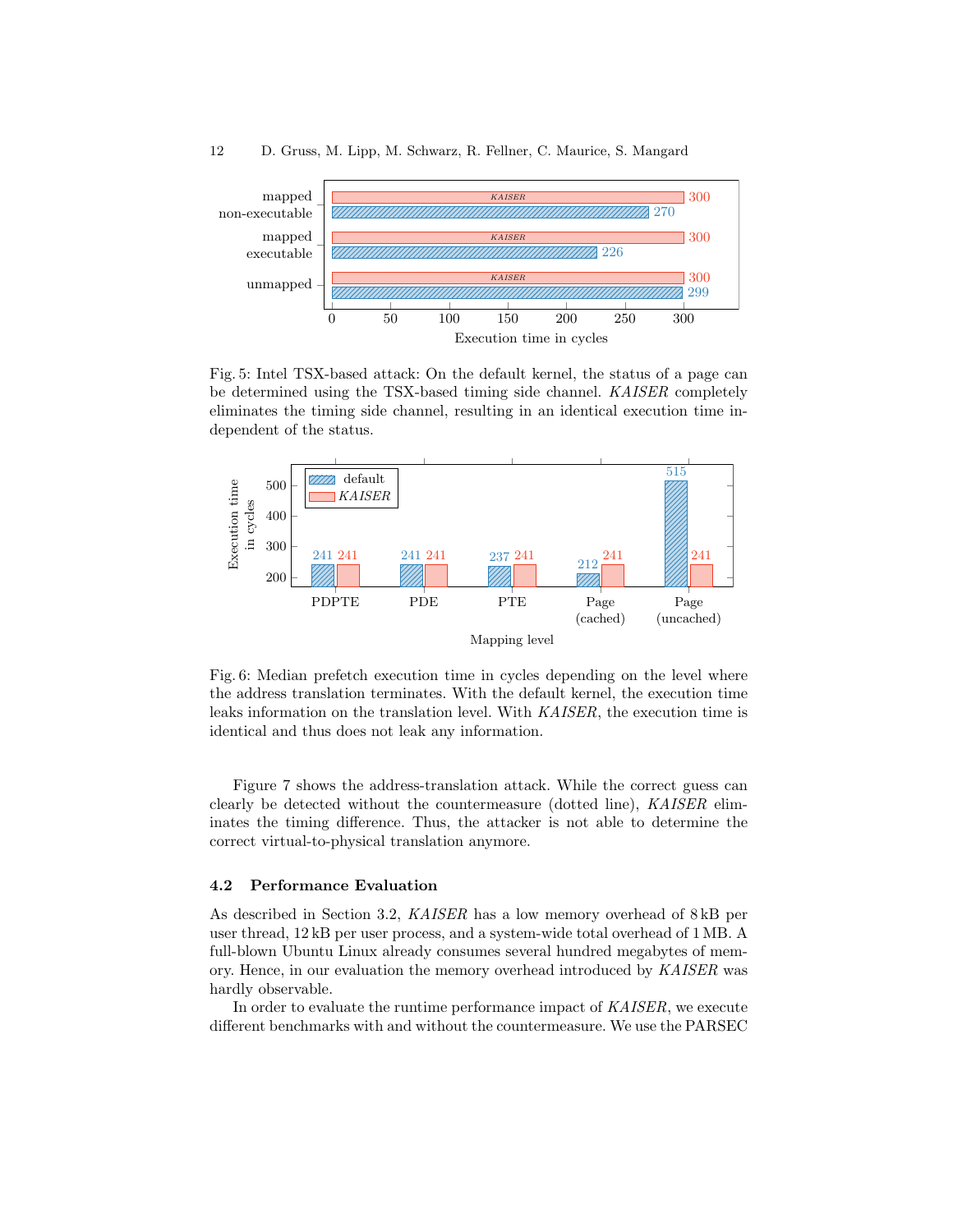

Fig. 7: Minimum access time after prefetching physical direct-map addresses. The low peak in the dotted line reveals to which physical address a virtual address maps (running the default kernel). The solid line shows the same attack on a kernel with KAISER active. KAISER successfully eliminates the leakage.



Fig. 8: Comparison of the runtime of different benchmarks when running on the KAISER-protected kernel. The default kernel serves as baseline  $(=100\%)$ . We see that the average overhead is 0.28% and the maximum overhead is 0.68%.

3.0 [1] (input set "native"), the pgbench [24] and the SPLASH-2x [16] (input set "native") benchmark suites to exhaustively measure the performance overhead of KAISER in various different scenarios.

The results of the different benchmarks are summarized in Figure 8 and Table 1. We observed a very small average overhead of 0.28% for all benchmark suites and a maximum overhead of 0.68% for single tests. This surprisingly low performance overhead underlines that KAISER should be deployed in practice.

#### 4.3 Reproducibility of Results

In order to make our evaluation of efficacy and performance of KAISER easily reproducible, we provide the source code and precompiled Debian packages compatible with Ubuntu 16.10 on GitHub. The repository can be found at https://github.com/IAIK/KAISER. We fully document how to build the Ubuntu Linux kernel with KAISER protections from the source code and how to obtain the benchmark suites we used in this evaluation.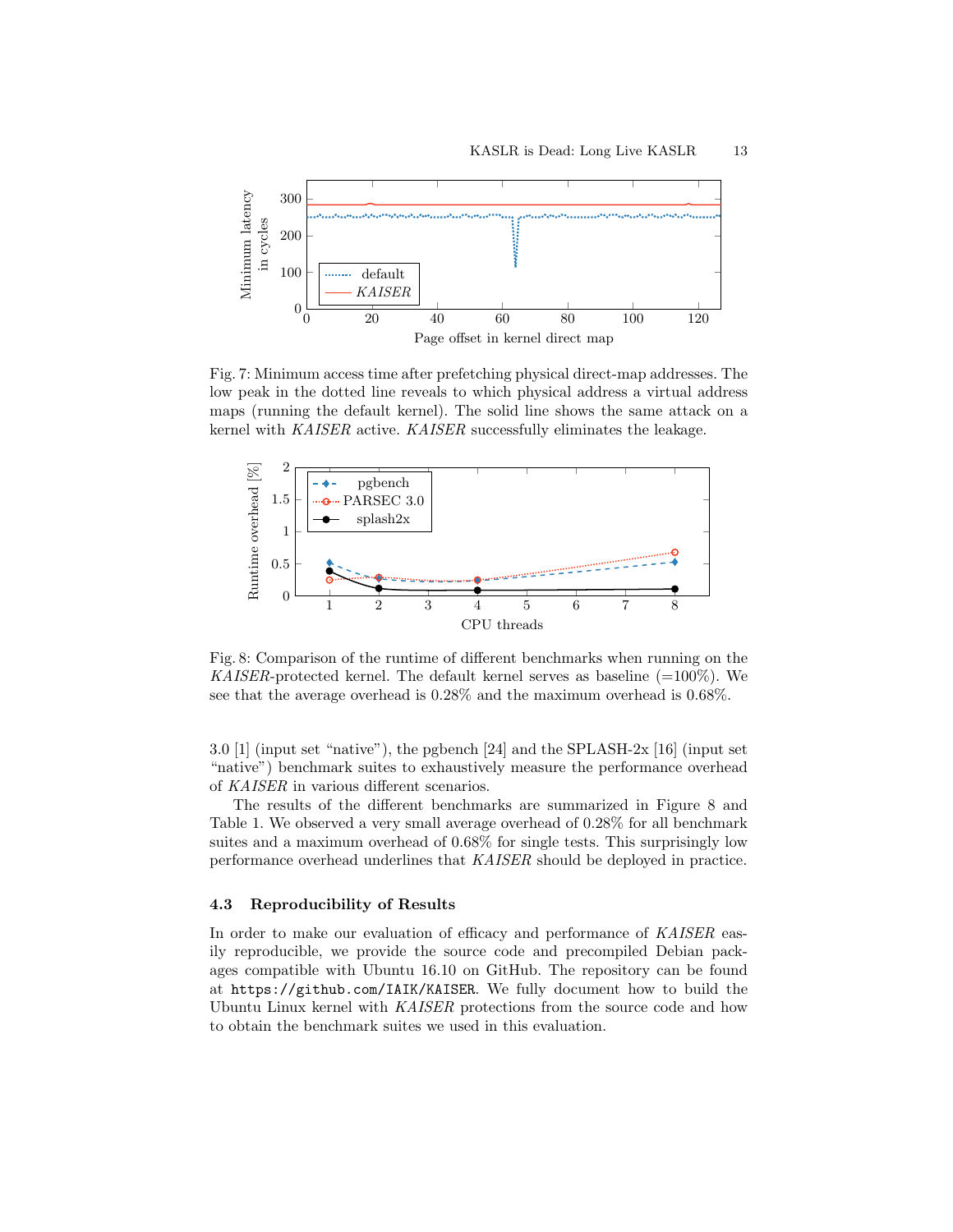#### 14 D. Gruss, M. Lipp, M. Schwarz, R. Fellner, C. Maurice, S. Mangard

| Benchmark  | Kernel        | Runtime   |           |                  |          | Average<br>Overhead |
|------------|---------------|-----------|-----------|------------------|----------|---------------------|
|            |               | 1 core    | 2 cores   | $\sqrt{4}$ cores | 8 cores  |                     |
| PARSEC 3.0 | default       | 27:56.0 s | 14:56.3 s | 8:35.6 s         | 7:05,1 s | $0.37\%$            |
|            | <b>KAISER</b> | 28:00.2 s | 14:58.9 s | 8:36.9 s         | 7:08.0 s |                     |
| pgbench    | default       | 3:22.3 s  | 3:21.9 s  | 3:21.7s          | 3:53,5 s | $0.39\%$            |
|            | <b>KAISER</b> | 3:23.4 s  | 3:22.5s   | 3:22.3 s         | 3:54.7 s |                     |
| SPLASH-2X  | default       | 17:38.4 s | 10:47.7 s | 7:10.4 s         | 6:05.3 s | $0.09\%$            |
|            | KAISER        | 17:42.6 s | 10:48.5 s | 7:10.8 s         | 6:05.7 s |                     |

Table 1: Average performance overhead of KAISER.

# 5 Future Work

KAISER does not consider BTB attacks, as they require knowledge of the BTB behavior. The BTB behavior has not yet been reverse-engineered for recent Intel processors, such as the Skylake microarchitecture (cf. Section 2.3). However, if the BTB is reverse-engineered in future work, attacks on systems protected by KAISER would be possible. Evtyushkin et al. [3] proposed to use virtual address bits > 30 to randomize memory locations for KASLR as a zero-overhead countermeasure against BTB attacks. KAISER could incorporate this adaption to effectively mitigate BTB attacks as well.

Intel x86-64 processors implement multiple features to improve the performance of address space switches. Linux currently does not make use of all features, e.g., Linux could use process-context identifiers to avoid some TLB flushes. The performance of KAISER would also benefit from these features, as KAISER increases the number of address space switches. Consequently, utilizing these optimization features could lower the runtime overhead below 0.28%.

KAISER exploits very recent processor features which are not present on older machines. Hence, we expect higher overheads on older machines if KAISER is employed for security reasons. The current proof-of-concept implementation of KAISER shows that defending against the attack is possible. However, it does not eliminate all KASLR information leaks, especially information leaks that are not caused by the same hardware effects. A full implementation of KAISER must map any randomized memory locations that are used during the context switch at fixed offsets. This is straightforward, as we have already introduced new mappings which can easily be extended. During the context switch, kernel memory locations are only accessed through these fixed mappings. Hence, the offsets of the randomized parts of the kernel can not be leaked in this case.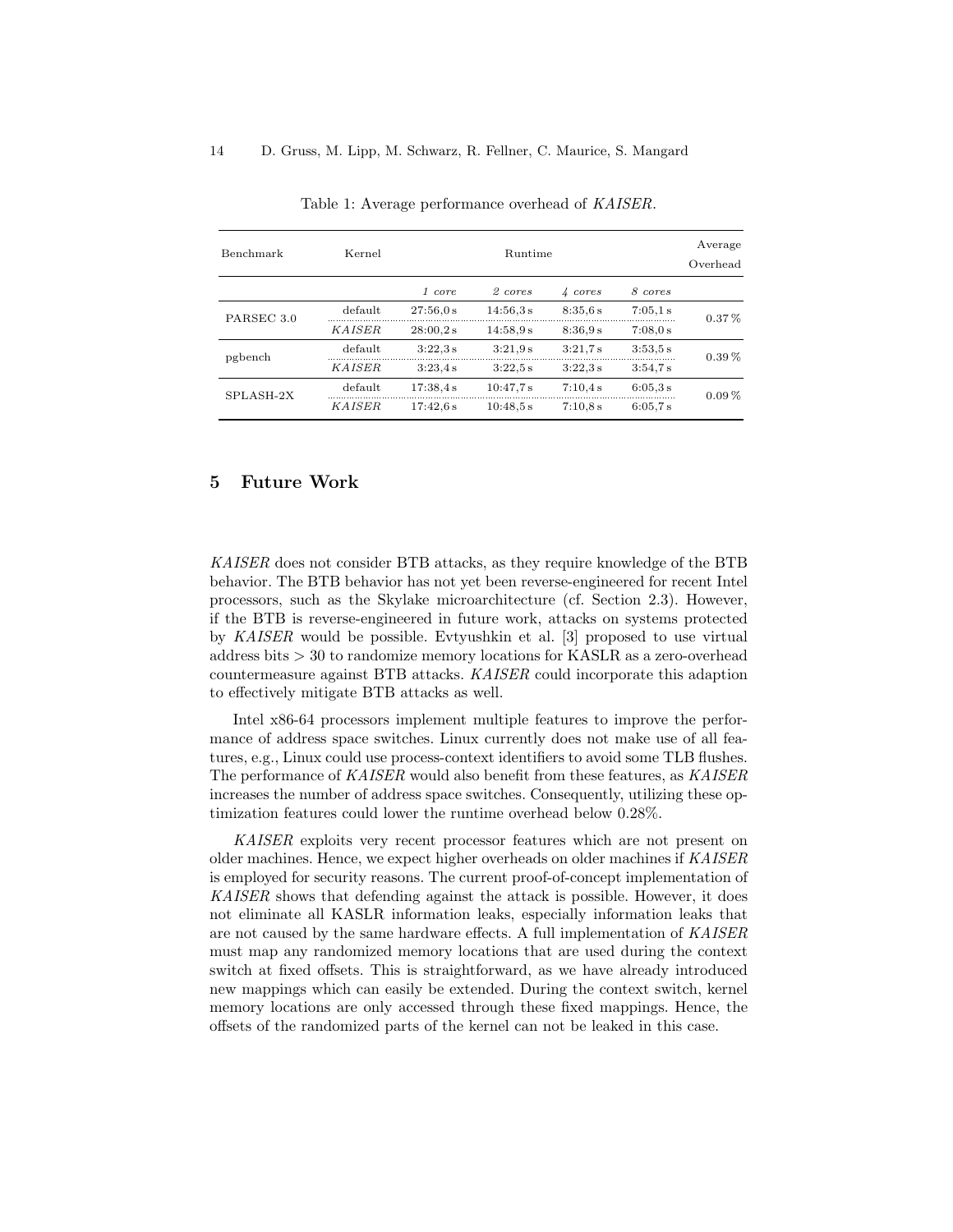### 6 Conclusion

In this paper we discussed limitations of x86 impeding practical kernel address isolation. We show that our countermeasure (KAISER) overcomes these limitations and eliminates all microarchitectural side-channel attacks on kernel address information on recent Intel Skylake systems. More specifically, we show that KAISER protects the kernel against double page fault attacks, prefetch side-channel attacks, and TSX-based side-channel attacks. KAISER enforces a strict kernel and user space isolation such that the hardware does not hold any information about kernel addresses while running user processes. Our proof-ofconcept is implemented on top of a full-fledged Ubuntu Linux kernel. KAISER has a low memory overhead of approximately  $8kB$  per user thread and a low runtime overhead of only 0.28%.

# Acknowledgments

We would like to thank our anonymous reviewers, Anders Fogh, Rodrigo Branco, Richard Weinbeger, Thomas Garnier, David Gens and Mark Rutland for their valuable feedback. This project has received funding from the European Research Council (ERC) under the European Union's Horizon 2020 research and



innovation programme (grant agreement No 681402). This work was partially supported by the TU Graz LEAD project "Dependable Internet of Things in Adverse Environments".

# References

- 1. Bienia, C.: Benchmarking Modern Multiprocessors. Ph.D. thesis, Princeton University (Jan 2011)
- 2. Branco, R., Gueron, S.: Blinded random corruption attacks. In: IEEE International Symposium on Hardware Oriented Security and Trust (HOST'16) (2016)
- 3. Evtyushkin, D., Ponomarev, D., Abu-Ghazaleh, N.: Jump over aslr: Attacking branch predictors to bypass aslr. In: International Symposium on Microarchitecture (MICRO'16) (2016)
- 4. Gras, B., Razavi, K., Bosman, E., Bos, H., Giuffrida, C.: ASLR on the Line: Practical Cache Attacks on the MMU. In: NDSS'17 (2017)
- 5. Gruss, D., Maurice, C., Mangard, S.: Rowhammer.js: A Remote Software-Induced Fault Attack in JavaScript. In: DIMVA'16 (2016)
- 6. Gruss, D., Maurice, C., Fogh, A., Lipp, M., Mangard, S.: Prefetch Side-Channel Attacks: Bypassing SMAP and Kernel ASLR. In: CCS'16 (2016)
- 7. Hund, R., Willems, C., Holz, T.: Practical Timing Side Channel Attacks against Kernel Space ASLR. In: S&P'13 (2013)
- 8. Intel: Intel <sup>R</sup> 64 and IA-32 Architectures Software Developer's Manual, Volume 3 (3A, 3B & 3C): System Programming Guide 253665 (2014)
- 9. Jang, Y.: The DrK Attack Proof of concept. https://github.com/sslabgatech/DrK (2016), retrieved on February 24, 2017